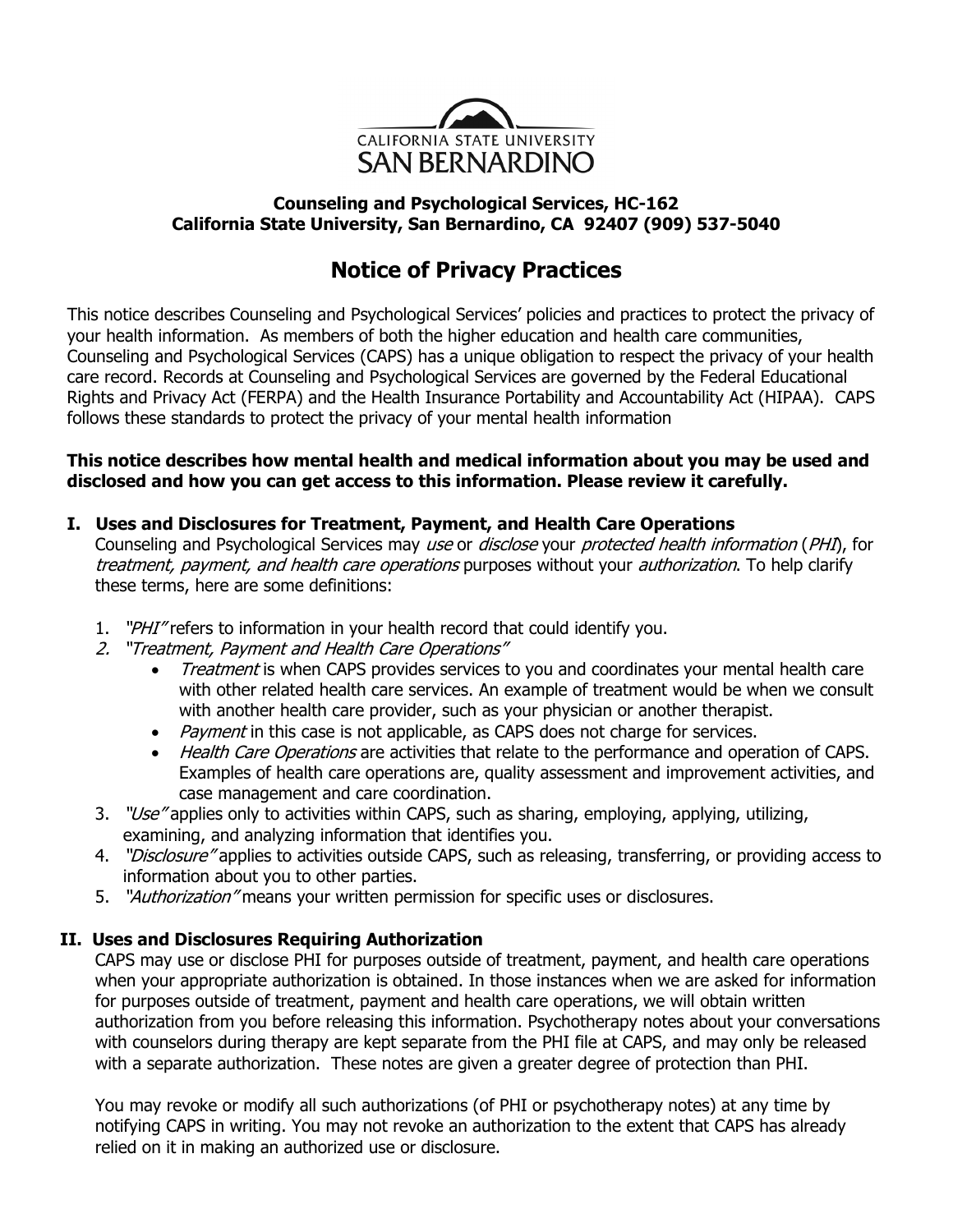## **III. Uses and Disclosures with Neither Consent nor Authorization**

Counseling and Psychological Services may disclose information in accordance to federal, state or local laws without your authorization in the following circumstances:

**Child Abuse or Neglect:** If a counselor has knowledge of or observes a child in his or her professional capacity (or the judgment of a professional supervisor) or within the scope of his or her employment, whom he or she knows or reasonably suspects has been the victim of child abuse or neglect, that counselor is required by law to report this to the Department of Justice, a police or sheriff's department, the county probation department or the county welfare department (Child Protective Services).

**Elder or Dependent Adult Abuse:** If CAPS has reasonable cause to believe that an older or dependent adult is in need of protective services due to abuse (e.g. physical abuse, neglect, financial abuse, abandonment, isolation, abduction, or other treatment resulting in physical harm, pain or mental suffering or the deprivation by a care custodian of goods or services that are necessary to avoid physical harm or mental suffering), such may be reported to law enforcement or Adult Protective Services.

**Judicial or Administrative Proceedings:** If you are involved in a court proceeding and a request is made about the professional services CAPS provided you or the records thereof, such information is privileged under state law, and CAPS will not release the information without the written authorization of you or your personal or legally-appointed representative, or a court order. This privilege does not apply when you are being evaluated for a third party or when the evaluation is court ordered. You will be informed in advance if this is the case.

**Serious Threat to Health or Safety:** If you express a serious threat, or intent to kill or seriously injure an identified or readily identifiable person or group of people, or make an actual threat of some specific violent act, CAPS has a duty to notify the potential victim and law enforcement authorities. If you are likely to harm yourself unless protective measures are taken CAPS will provide information to others involved in arranging hospitalization or other emergency services.

**Workers' Compensation:** If you file a claim for workers' compensation, you waive the psychotherapist-patient privilege and consent to the disclosure of your health information reasonably related to your injury or disease, to your employer, workers' compensation insurer, special fund, uninsured employers' fund and/or the administrative law judge.

## **IV. Patient Rights and CAPS's Duties:**

#### **Patient's Rights:**

**Right to Inspect and Copy:** You have the right to inspect and/or obtain a copy of PHI in CAPS's mental health records used to make decisions about you for as long as the PHI is maintained in the record. CAPS may deny your access to PHI under certain circumstances, but in some cases, you may have this decision reviewed. On your request, CAPS will discuss with you the details of the request and the denial process.

**Right to Amend:** You have the right to request an amendment of PHI for as long as the PHI is maintained in the record. CAPS may deny your request. On your request, CAPS will discuss with you the details of the amendment process.

**Right to an Accounting of Disclosures:** You generally have the right to receive an accounting of disclosures of PHI. On your request, CAPS will discuss with you the details of the accounting process.